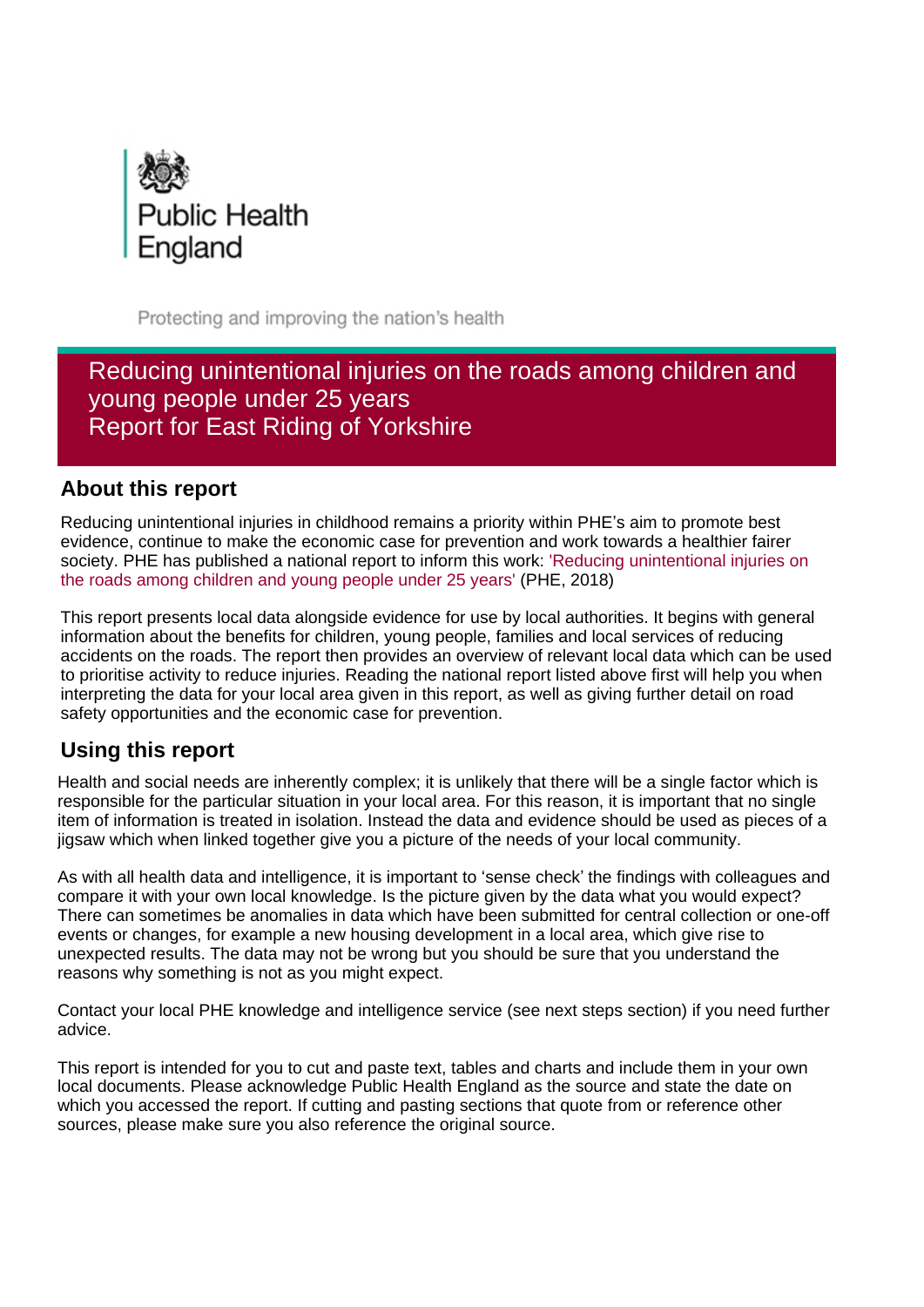# **Making the case for reducing road traffic injury**

Children and young people have the right to safe roads. Fewer children and young people are being killed or seriously injured in road traffic collisions: since this analysis was previously carried out for the period 2008-2012 rates have fallen in England by 16%. This includes a 26% decrease among car occupants, 19% decrease among pedestrians, 8% decrease in cyclists, but a 1% increase in motorcyclists. Over the most recent five year period a total of 32,607 children and young people were killed or seriously injured, around 5,500 fewer than the previous analysis, suggesting an average of 1,100 fewer per year. Deaths have also significantly decreased since the last report, with a decrease of over 600 deaths across all road users over the five year period. This includes a 35% decrease among car occupants, 21% in pedestrians and cyclists, and 10% in motorcyclists.

While this reduction is welcomed, we cannot be complacent. In Great Britain in 2016 69 children died in road traffic accidents, up from 54 the year before, and this is the highest number since 2009. Using five year England trend data from 2012 to 2016, on average every day more than 17 children and young people suffer a serious or fatal injury on our roads.

Local authorities are in a good position to take action with local partners to improve road safety. ['Reducing unintentional injuries on the roads among children and young people under 25 years'](https://www.gov.uk/government/publications/reducing-unintentional-injuries-among-children-and-young-people) highlights the main risks to children and builds on the positive work many local authorities have developed.

The most obvious result of effective road safety initiatives is fewer injuries and deaths, but there can be wider public health benefits. Active travel, such as walking and cycling, improves physical and mental health, but the fear of injury can put people off using these modes of transport. Creating safer roads can therefore encourage active travel. There can be further public health benefits such as improving community cohesion or reducing noise and air pollution.

Injury itself can also have a wide and long-term impact on health that includes stress, physical disability, cognitive or social impairment, and lower educational attainment and employment prospects.

The cost of injuries is also significant. The Chief Medical Officer (1) highlighted the strong economic case for preventing childhood injuries. The average medical and ambulance cost to the NHS are estimated to be approximately £14,000 for every serious injury. (2)

Three actions which will have an important impact in reducing injuries and deaths

### **Improve safety for children travelling to and from school**

In England the largest numbers of child traffic injuries occur between 8am to 9am and 3pm to 7pm. During these times there are around 16 deaths or serious injuries to children under 16 years every week.

Local authorities can work with schools to develop school travel plans that encourage active travel to and from school and address safety issues throughout the whole journey. School travel plans can be supported by road engineering measures to reduce vehicle speeds and activities to enforce traffic law.

The priority would be to encourage both safe and active travel before and after school.

### **Introduce 20mph limits in priority areas as part of a safe system approach to road safety**

The safe system approach is a proactive way of addressing road safety issues. It acknowledges that people do make errors in traffic, but that road design is fundamental in preventing these errors from causing fatal or serious injury.

Introducing 20mph limits and zones in priority areas can reduce vehicle speeds and thereby prevent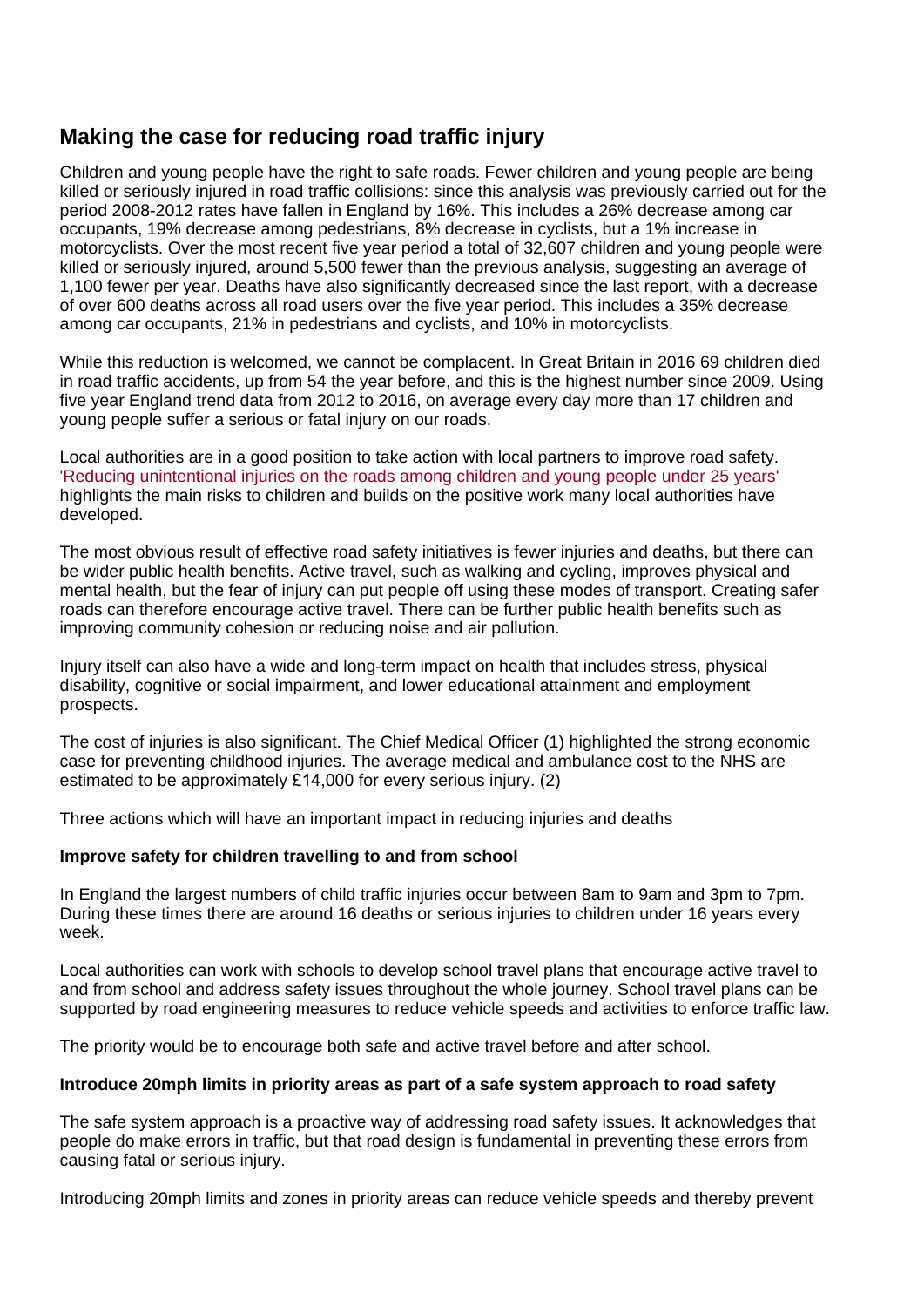injuries and reduce their severity. Lower vehicle speeds can also help to reduce health inequalities due to traffic injury.

The introduction of 20mph speed limits and zones should be supported with education and publicity, appropriate road engineering measures, and enforcement activities.

On roads where 20mph limits are not introduced, segregating cycle lanes and pavements from roads as part of a convenient walking and cycling network improves safety and encourages active travel.

The introduction of 20mph limits and the safe system approach can be embedded in strategic documents such as the local transport plan (LTP), joint strategic needs assessment (JSNA) or road safety plan.

#### **Co-ordinate action to prevent traffic injury and improve health**

Many interventions are known to prevent traffic injuries. These can often also achieve other public policy goals or improve other areas of public health. Preventing traffic injury is therefore most effective when co-ordinated within local authorities encouraging active travel and creating functional and safe streets.

Local partnerships would consist of communities, fire and rescue, police, schools, health services and businesses. The planning and evaluation of road safety activities should consider the impact on other health issues.

The evidence set out in this report shows that strong local partnerships are better placed than a single agency to tackle the wide range of factors that cause these inequalities.

## **The national picture**

Between 2012 and 2016, across England there were 1,712 deaths and 30,895 serious injuries recorded by the police among road users under the age of 25 years.

In total there were 260,602 casualties of all severities recorded by the police and published by the Department for Transport in their road safety data (STATS19). These figures are likely to be underestimates of the total number because not all accidents are reported to the police (3).

Between 2012/13 and 2016/17 there were 54,783 emergency admissions to hospital as a result of road traffic injuries.

Some groups are at greater risk of injury:

- boys more than three boys or young men die on the road for every girl or young woman who dies
- recently qualified young drivers the highest rates of both hospital admissions and police-reported serious and fatal casualties occur immediately after young people can legally start driving cars and motorcycles.
- young people aged between 15 and 24 in 2016, one in every 1,349 young people in this age group suffered a serious or fatal traffic injury
- those travelling after dark half of all young car occupant deaths occur between 8pm and 4am

The number of traffic injuries varies between local authorities. This is influenced by factors such as whether a local authority is predominantly rural or urban, levels of deprivation, and population density.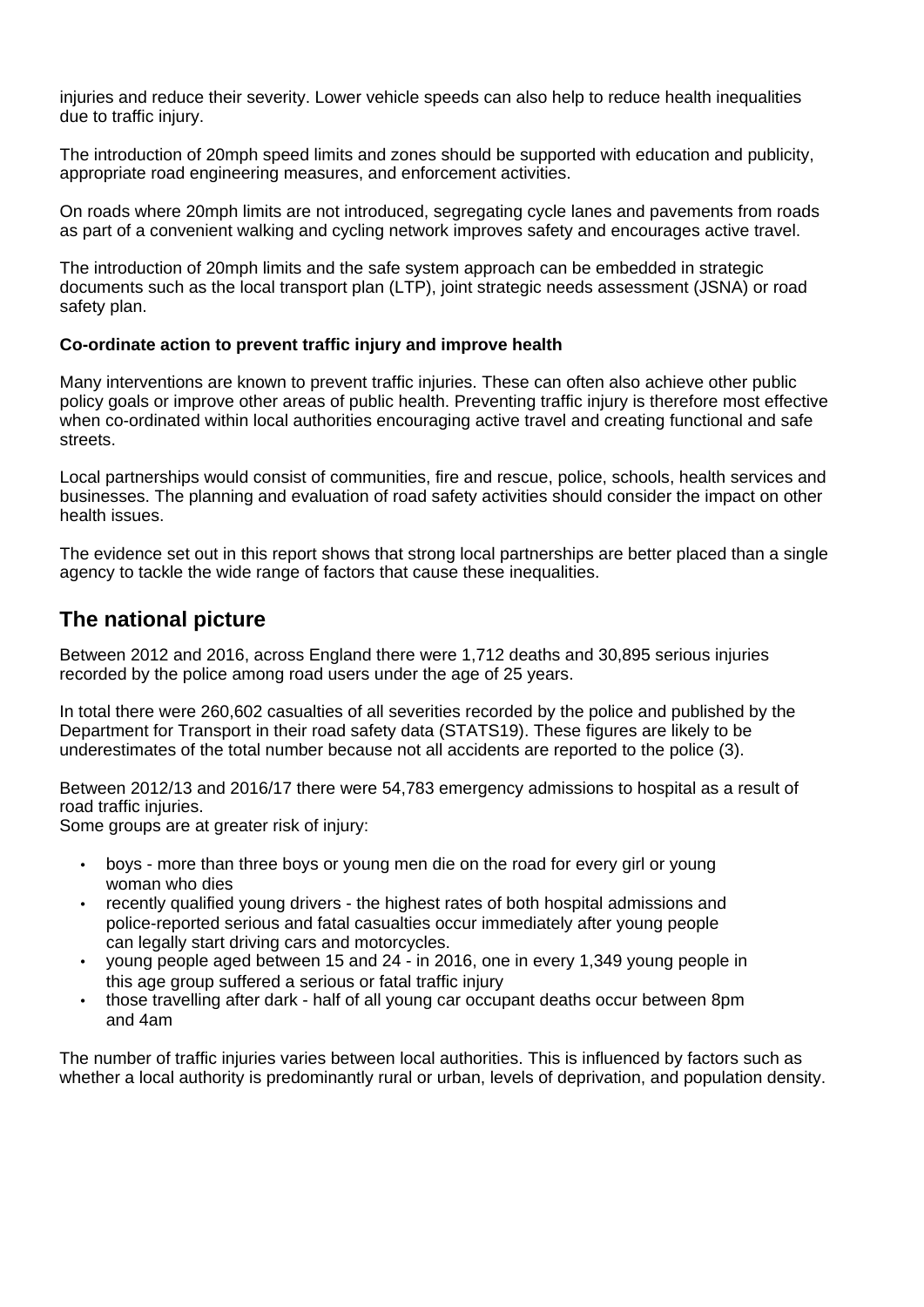# **Data for East Riding of Yorkshire**

The following tables show local data for children and young people aged 0 to 24 years unless otherwise stated. Counts are shown in brackets where appropriate. Counts for some local authority level indicators may be low and this should be recognised when interpreting charts in this report.

All hospital admissions data is based on where a child or young person lives rather than where an accident occurs (local authority of residence).

Department for Transport STATS19 data is based on the local authority of the location of the accident. Deprivation data is based on the lower super output area (LSOA) of the accident.

All populations are based on the Office for National Statistics mid-year estimates for the number of children and young people living there (resident).

Table 1: Emergency hospital admissions by road user type (rate per 100,000 resident population in 2012/13-2016/17)

|                             | Emergency<br>admissions<br>for car<br>occupants<br>$(aged 0-24)$ | Emergency<br>admissions<br>for<br>motorcyclists<br>$(aged 0-24)$ | Emergency<br>admissions<br>for pedal<br>cyclists (aged<br>$0-24$ | Emergency<br>admissions<br>for<br>pedestrians<br>$(aged 0-24)$ |
|-----------------------------|------------------------------------------------------------------|------------------------------------------------------------------|------------------------------------------------------------------|----------------------------------------------------------------|
| East Riding                 | 21.0(91)                                                         | 13.6 (59)                                                        | 10.1(44)                                                         | 9.2(40)                                                        |
| Yorkshire and the<br>Humber | 19.3 (1,617)                                                     | 13.1 (1,093)                                                     | 16.8 (1,404)                                                     | 19.4 (1,626)                                                   |
| England                     | 16.5 (13,649)                                                    | 12.0 (9,946)                                                     | 13.3 (11,023)                                                    | 15.9 (13,113)                                                  |

Figure 1: Emergency hospital admissions by road user type (rate per 100,000 resident population in 2012/13-2016/17)



Source for table 1 and figure 1: Hospital Episode Statistics, NHS Digital Note: '-1' indicates the value has been suppressed. Blank cells indicate no data for that area.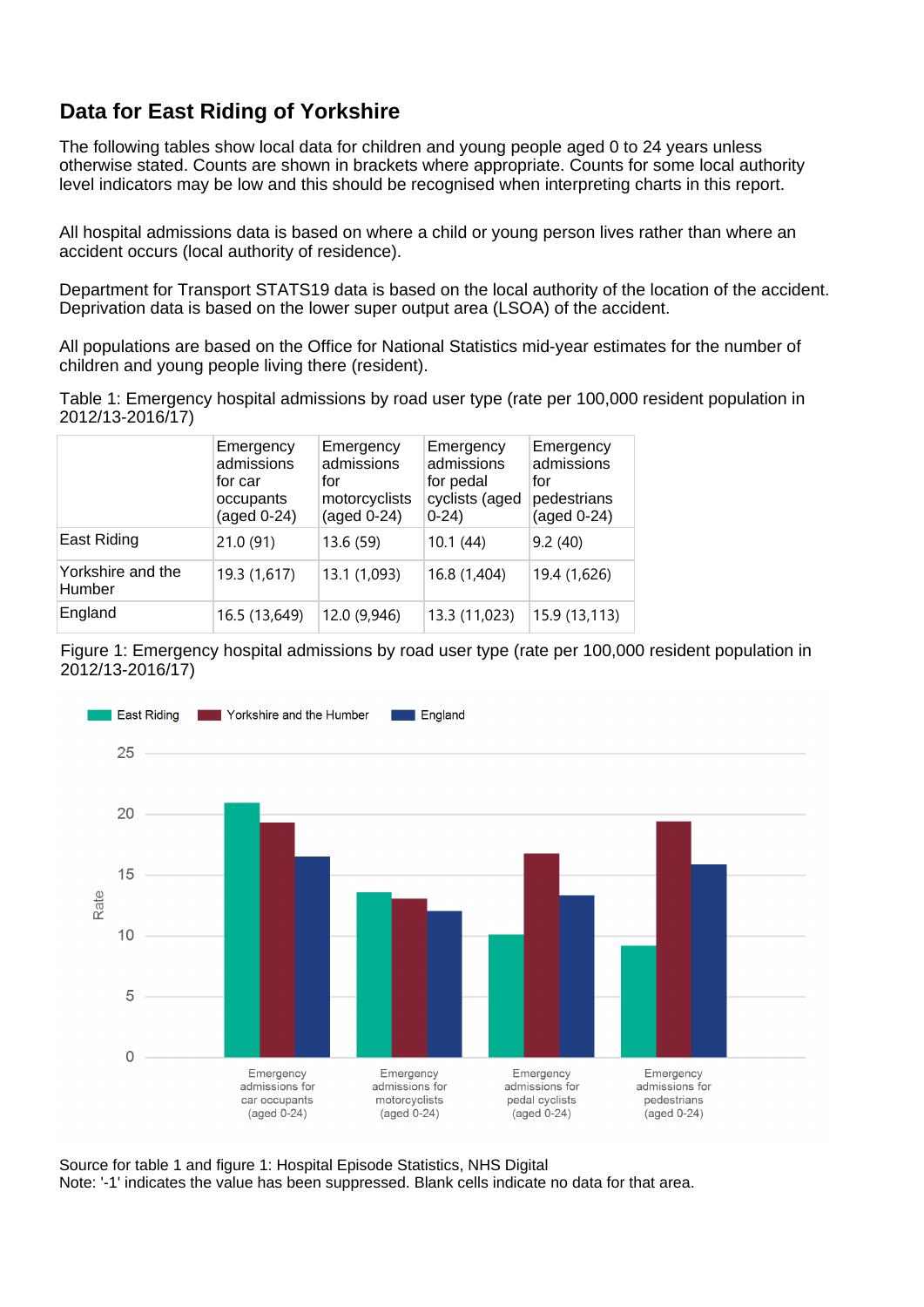Table 2: Injuries recorded by the police by sex and casualty severity (rate per 100,000 resident population in 2012-2016)

|                             | Fatal casualties from<br>road traffic accidents<br>(aged 0-24) |                  | Serious casualties<br>from road traffic<br>accidents (aged 0-<br>24) |                   | Slight casualties from<br>road traffic accidents<br>$(\text{aged } 0-24)$ |                     |
|-----------------------------|----------------------------------------------------------------|------------------|----------------------------------------------------------------------|-------------------|---------------------------------------------------------------------------|---------------------|
|                             | Female                                                         | Male             | Female                                                               | Male              | Female                                                                    | Male                |
| East Riding                 | 1.4(3)                                                         | 4.9(11)          | 37.2 (78)                                                            | 70.8 (159)        | 306.1<br>(642)                                                            | 373.2<br>(838)      |
| Yorkshire and the<br>Humber | 1.0(42)                                                        | 3.3(143)         | 24.8<br>(1,016)                                                      | 67.1<br>(2,864)   | 264.7<br>(10, 848)                                                        | 355.0<br>(15, 158)  |
| England                     | 0.9(373)                                                       | 3.2 (1,339) 21.4 | (8,622)                                                              | 52.7<br>(22, 271) | 235.0<br>(94, 796)                                                        | 315.1<br>(133, 168) |

Figure 2: Injuries recorded by the police by sex and casualty severity (rate per 100,000 resident population in 2012-2016)



Source for table 2 and figure 2: STATS19, Department for Transport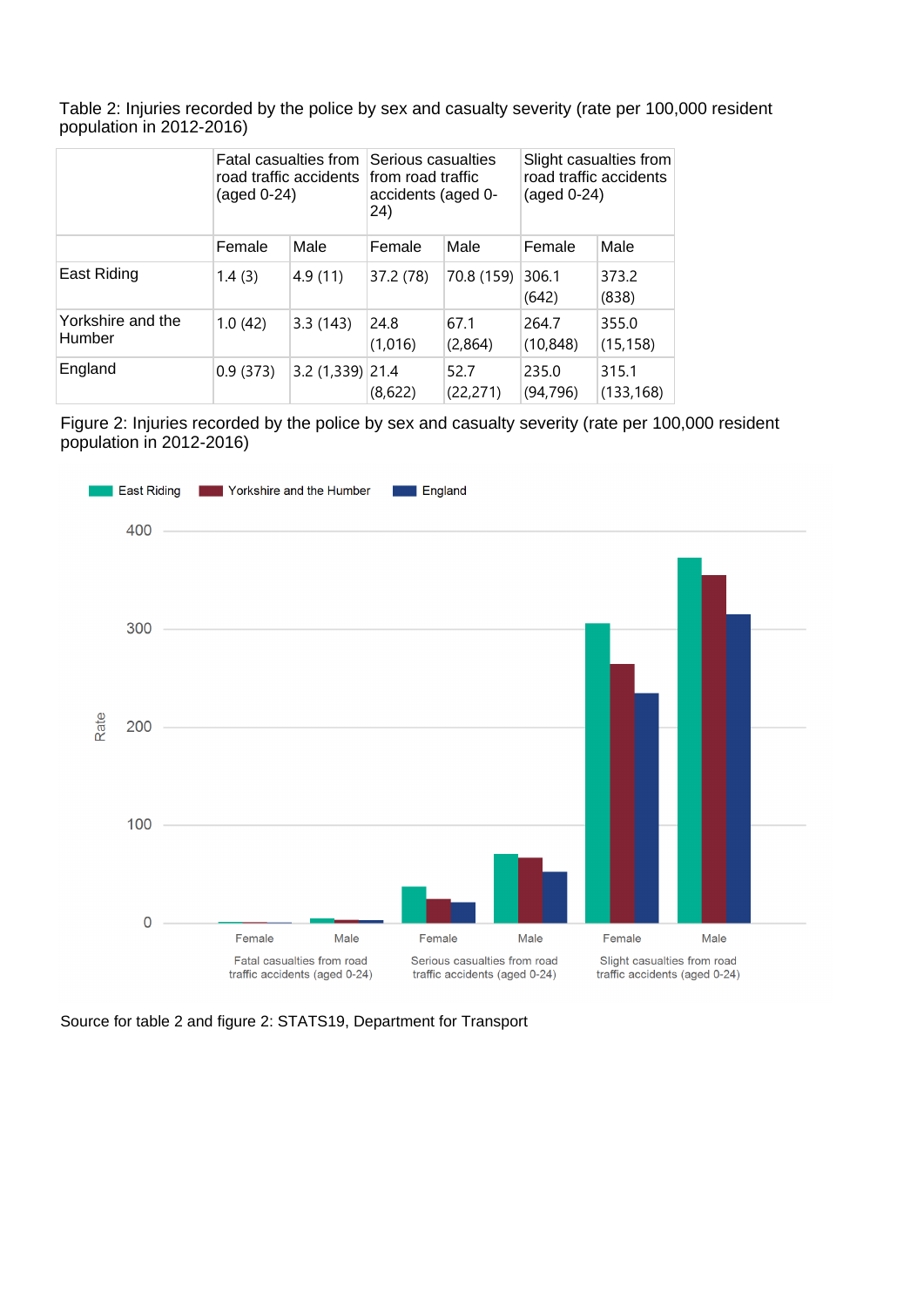Fatal and serious injuries are often reported together as the killed or seriously injured (KSI) rate. A serious injury is defined by the Department for Transport as any injury requiring a hospital in-patient admission, or an injury more serious than a strain, bruise or cut regardless of whether or not a hospital stay is required. A detailed definition is available from

[www.gov.uk/government/uploads/system/uploads/attachment\\_data/file/254717/reported-road](https://www.gov.uk/government/uploads/system/uploads/attachment_data/file/254717/reported-road-casualties-gb-notes-definitions.pdf)[casualties-gb-notes-definitions.pdf](https://www.gov.uk/government/uploads/system/uploads/attachment_data/file/254717/reported-road-casualties-gb-notes-definitions.pdf)

Table 3: Killed or seriously injured children by age (rate per 100,000 resident population in 2012-16)

|                             | Children aged<br>5 and under<br>killed or<br>seriously<br>injured in road traffic<br>traffic<br>accidents | Children aged<br>6-10 killed or<br>seriously<br>injured in road<br>accidents | Children aged<br>11-15 killed or<br>seriously<br>injured in road<br>traffic<br>accidents |
|-----------------------------|-----------------------------------------------------------------------------------------------------------|------------------------------------------------------------------------------|------------------------------------------------------------------------------------------|
| East Riding                 | 6.8(4)                                                                                                    | 22.6(12)                                                                     | 37.7 (20)                                                                                |
| Yorkshire and the<br>Humber | 11.7 (140)                                                                                                | 21.9 (213)                                                                   | 44.1 (392)                                                                               |
| England                     | 7.7 (957)                                                                                                 | 14.8 (1,460)                                                                 | 32.6 (2,936)                                                                             |

Figure 3: Killed or seriously injured children by age (rate per 100,000 resident population in 2012-16)



Source for table 3 and figure 3: STATS19, Department for Transport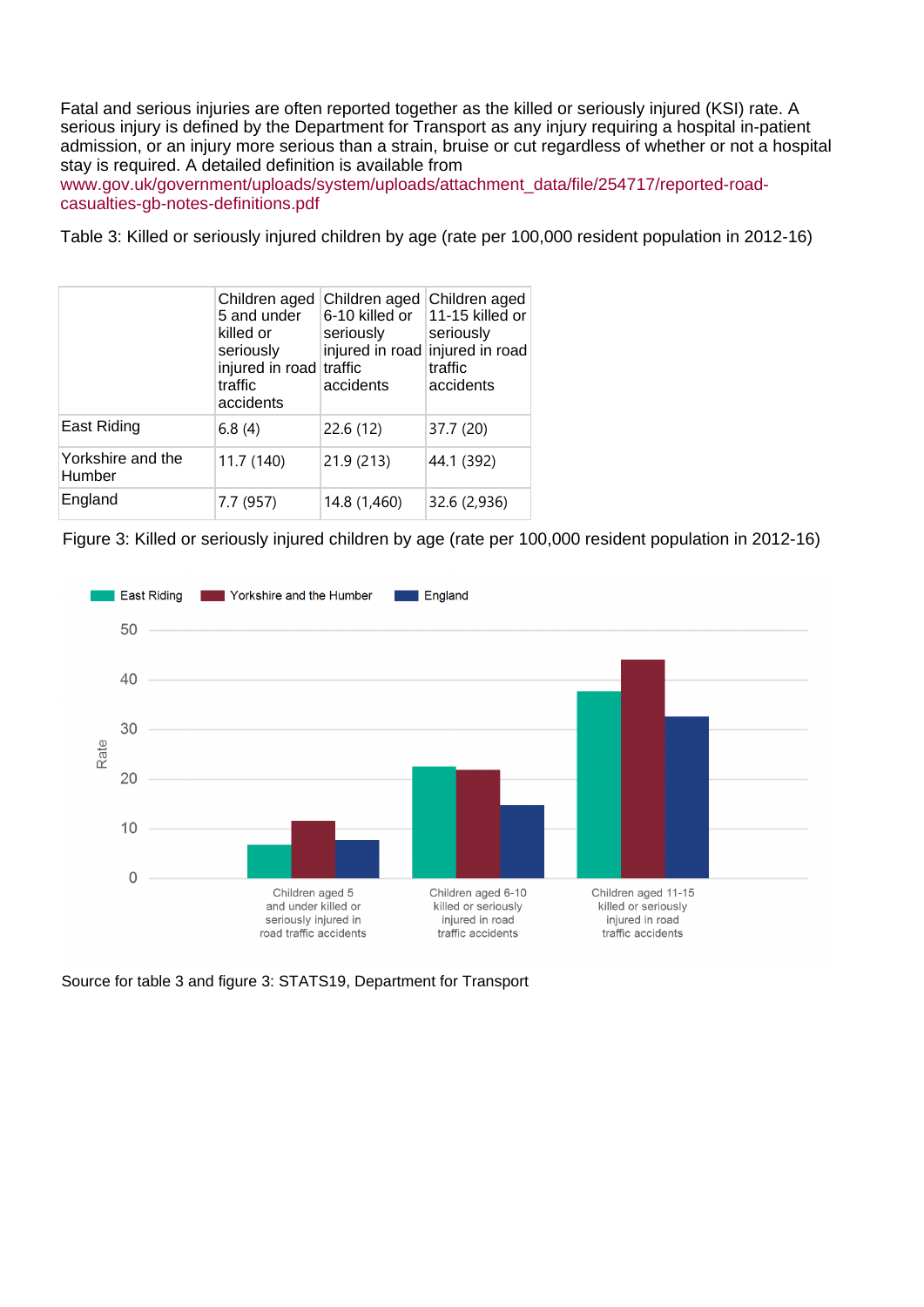Table 4: Killed or seriously injured children and young people by type of road user (rate per 100,000 resident population in 2012-2016)

|                             | Pedestrians<br>killed or<br>seriously<br>injured in road<br>traffic<br>accidents<br>$(\text{aged } 0-24)$ | Pedal cyclists<br>killed or<br>seriously<br>traffic<br>accidents<br>$(aged 0-24)$ | Motorcyclists<br>killed or<br>seriously<br>injured in road injured in road<br>traffic<br>accidents<br>(aged 15-24) | Car<br>occupants<br>killed or<br>seriously<br>injured in road<br>traffic<br>accidents<br>(aged 15-24) |
|-----------------------------|-----------------------------------------------------------------------------------------------------------|-----------------------------------------------------------------------------------|--------------------------------------------------------------------------------------------------------------------|-------------------------------------------------------------------------------------------------------|
| East Riding                 | 9.2(40)                                                                                                   | 5.3(23)                                                                           | 33.3 (59)                                                                                                          | 60.4 (107)                                                                                            |
| Yorkshire and the<br>Humber | 15.0 (1,253)                                                                                              | 5.0(421)                                                                          | 24.7 (891)                                                                                                         | 33.5 (1,207)                                                                                          |
| England                     | 11.4 (9,452)                                                                                              | 4.3(3,545)                                                                        | 23.3 (7,965)                                                                                                       | 27.8 (9,489)                                                                                          |

Figure 4: Killed or seriously injured children and young people by type of road user (rate per 100,000 resident population in 2012-2016)



Source for table 4 and figure 4: STATS19, Department for Transport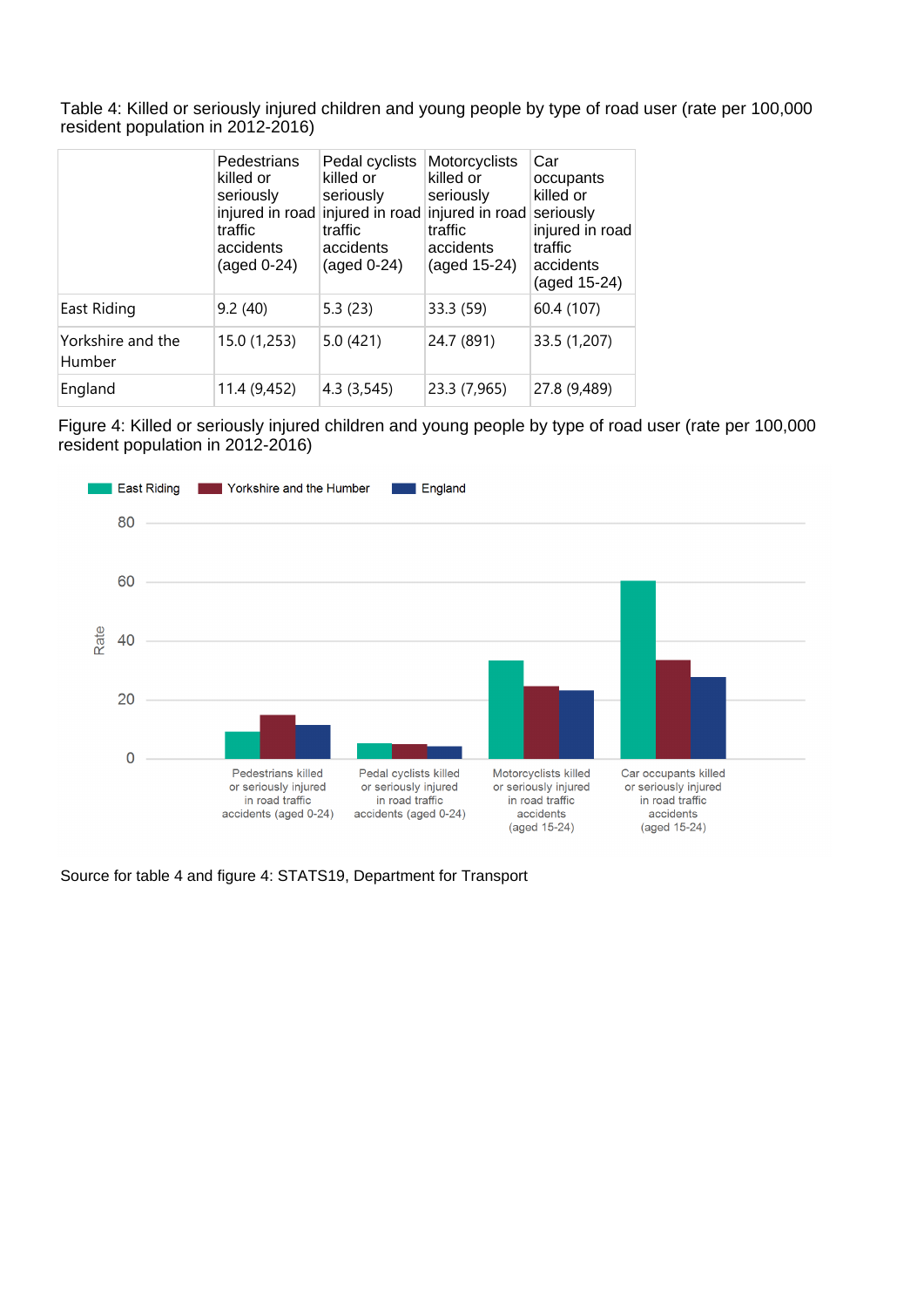### **Deprivation**

Unintentional injuries disproportionately affect children living in socioeconomic disadvantage so local areas may wish to give consideration to how their strategies to reduce accidents could address this. Simple categorisations of unintentional injuries using causes of death or A&E attendance do not fully explain why a child died or an injury occurred at that time as these approaches do not account for the complexity of interacting risks within the environment where the child lives (4[\).](http://www.thelancet.com/journals/lancet/article/PIIS0140-6736(14)60581-X/abstract) Relative poverty has a wide range of effects on health, and there is a persistent inverse association between socioeconomic status and childhood mortality and morbidity. This pattern can also be seen in road traffic accidents.

The 2015 Index of Multiple Deprivation (IMD) is a commonly accepted measure of deprivation. Top tier local authorities are ranked out of the 152 top tier local authorities in England, with a rank of 1 indicating the most deprived. East Riding of Yorkshire, with a score of 15.8, is in the third less deprived decile.

Road traffic accidents in under 25's in general do not have a clear relationship with deprivation of the accident location ([www.gov.uk/government/publications/reducing-unintentional-injuries-among](https://www.gov.uk/government/publications/reducing-unintentional-injuries-among-children-and-young-people)[children-and-young-people,](https://www.gov.uk/government/publications/reducing-unintentional-injuries-among-children-and-young-people) data and information pack), however accident rates for certain types of road user do show an association. Pedestrians are more likely to be killed or seriously injured in the most deprived areas of the country with rates lowering in the less deprived areas, while with car occupants the opposite is true.

The following tables show the correlation between deprivation and road traffic injuries in East Riding of Yorkshire. Local authority deprivation quintiles are used for this, meaning that East Riding of Yorkshire is divided into five based on the relative deprivation of the small areas in the local authority. For example the least deprived quintile is made up of the small areas in the least deprived fifth of East Riding of Yorkshire. This data allows you to explore which quintiles of deprivation in your area have the highest rates of serious injuries.

It is possible to investigate the data in more detail in PHE's Fingertips tool, including looking at whether the rates for your local area are significantly different to the picture elsewhere in the country. You will find this information in the 'unintentional injuries' domain and using the tab for 'inequalities'. Click your area name next to 'inequalities for' in order to see information for your area based on deprivation. Record level information on all casualties can be accessed from the Department for Transport.

Table 5: Killed or seriously injured children and young people by deprivation quintile (rate per 100,000 resident population aged 0-24 in 2012-2016)

Deprivation quintile

Deprivation quintile for the location of the accident Source for table 5: STATS19, Department for Transport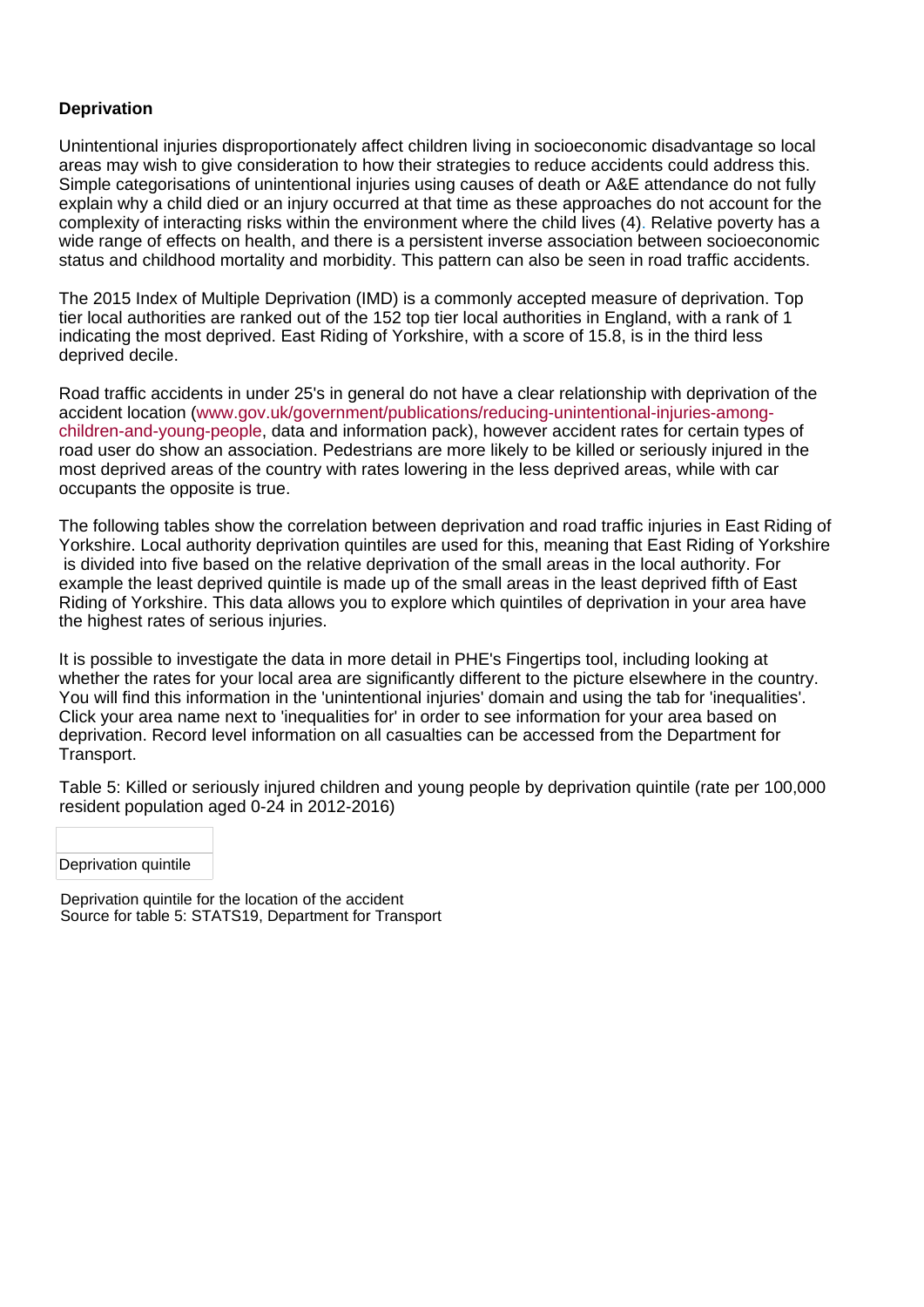Table 6: Car occupants killed or seriously injured by deprivation quintile (rate per 100,000 resident population aged 15-24 in 2012-2016)

Deprivation quintile

Deprivation quintile for the location of the accident Source for table 6: STATS19, Department for Transport

Table 7: Motorcyclists killed or seriously injured by deprivation quintile (rate per 100,000 resident population aged 15-24 in 2012-2016)

Deprivation quintile

Deprivation quintile for the location of the accident Source for table 7: STATS19, Department for Transport, Office for National Statistics

Table 8: Pedestrians killed or seriously injured by deprivation quintile (rate per 100,000 aged 0-24 in 2012-2016)

Deprivation quintile

Deprivation quintile for the location of the accident Source for table 8: STATS19, Department for Transport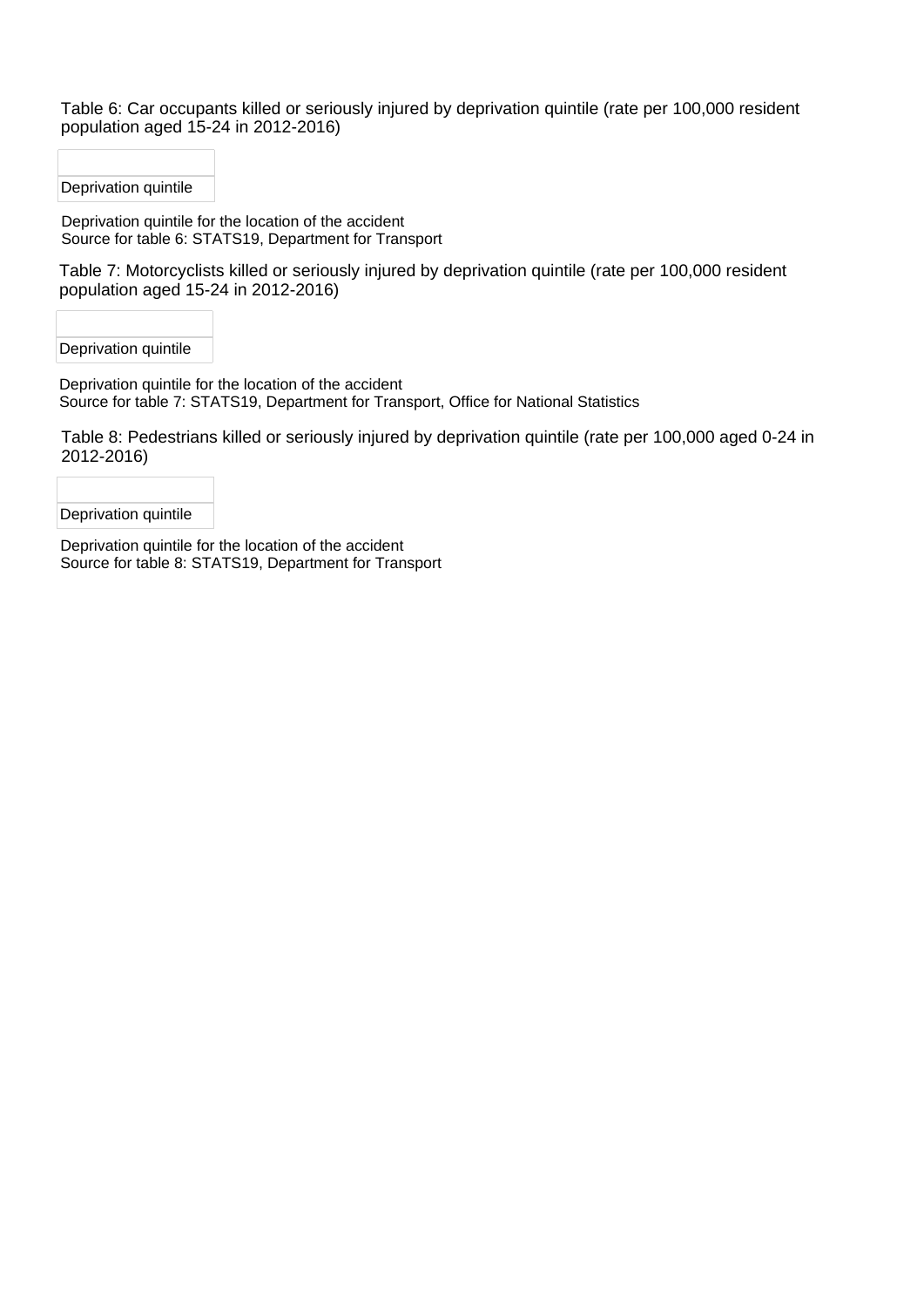### **Age**

As children grow older, their travel habits change. This is reflected in the patterns seen in the data.

Table 9: Pedestrians killed or seriously injured by age group (rate per 100,000 resident population in 2012-2016)

|                             |           | Pedestrians killed or seriously injured in road traffic accidents (aged 0-24) |             |              |              |
|-----------------------------|-----------|-------------------------------------------------------------------------------|-------------|--------------|--------------|
| Age group                   | $0-4$ yrs | $5-9$ yrs                                                                     | $10-14$ yrs | 15-19 yrs    | 20-24 yrs    |
| East Riding                 | 3.7(3)    | 9.1(8)                                                                        | 18.1(16)    | 10.2(10)     | 3.8(3)       |
| Yorkshire and the<br>Humber | 7.3(121)  | 17.1 (276)                                                                    | 27.2 (404)  | 14.9 (246)   | 10.6 (206)   |
| England                     | 4.9 (837) | 10.1 (1,654)                                                                  | 20.3(3,051) | 12.7 (2,058) | 10.3 (1,852) |

Figure 9: Pedestrians killed or seriously injured by age group (rate per 100,000 resident population in 2012-2016)



Source for table 9 and figure 9: STATS19, Department for Transport

Improving safety for children travelling to and from school is important. The largest numbers of child injuries occur between 8am to 9am and 3pm to 7pm, the times when children are generally travelling between home and school. During these times nationally there are around 16 deaths or serious injuries to children under 16 years every week.

Nationally, the number of children being killed or seriously injured when out walking, increases between 10 and 14 years old, an age when many children begin to travel to school by themselves.

Local authorities can work with schools to develop school travel plans that encourage active travel to and from school and address safety issues throughout the whole journey (5). School travel plans can be supported by road engineering measures to reduce vehicle speeds and activities to enforce traffic law.

The priority would be to encourage both safe and active travel before and after school.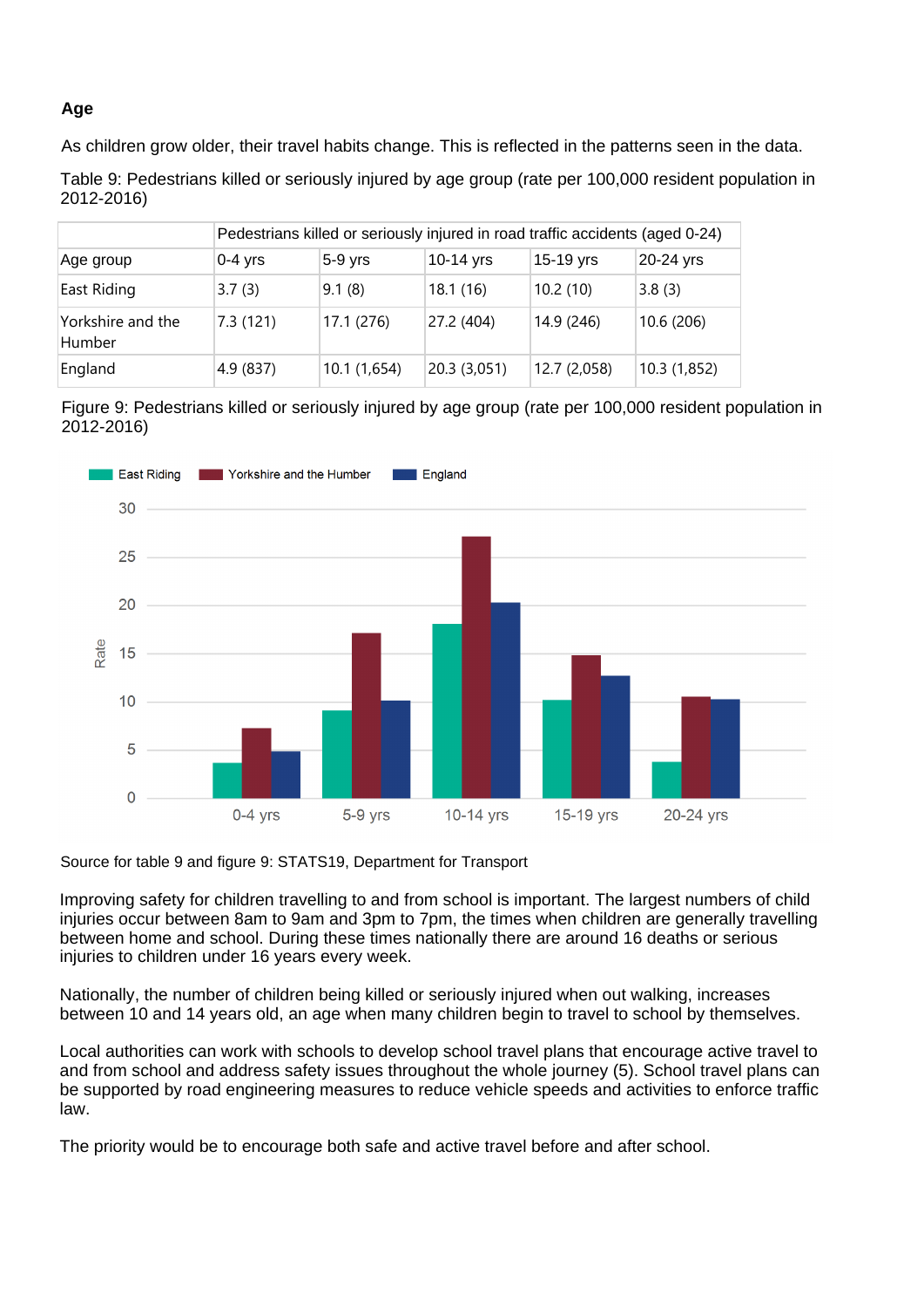|                             |           |           |           |            | Pedal cyclists killed or seriously injured in road traffic accidents (aged 0-24) |
|-----------------------------|-----------|-----------|-----------|------------|----------------------------------------------------------------------------------|
| Age group                   | $0-4$ yrs | $5-9$ yrs | 10-14 yrs | 15-19 yrs  | 20-24 yrs                                                                        |
| East Riding                 | 1.2(1)    | 1.1(1)    | 10.2(9)   | 9.2(9)     | 3.8(3)                                                                           |
| Yorkshire and the<br>Humber | 0.1(1)    | 2.0(33)   | 8.2(122)  | 7.4 (123)  | 7.3(142)                                                                         |
| England                     | 0.1(13)   | 1.3(208)  | 5.7(852)  | 7.1(1,150) | 7.4 (1,322)                                                                      |

Table 10: Pedal cyclists killed or seriously injured by age group (rate per 100,000 resident population in 2012-2016)

Figure 10: Pedal cyclists killed or seriously injured by age group (rate per 100,000 resident population in 2012-2016)



Source for table 10 and figure 10: STATS19, Department for Transport

Table 11: Motorcyclists killed or seriously injured by age group (rate per 100,000 resident population aged 15-24 in 2012-2016)

|                             | Motorcyclists killed or seriously injured in road<br>traffic accidents (aged 15-24) |              |  |
|-----------------------------|-------------------------------------------------------------------------------------|--------------|--|
| Age group                   | 15-19 yrs                                                                           | 20-24 yrs    |  |
| East Riding                 | 28.6 (28)                                                                           | 39.2 (31)    |  |
| Yorkshire and the<br>Humber | 26.9 (445)                                                                          | 22.9 (446)   |  |
| England                     | 23.1 (3,739)                                                                        | 23.5 (4,226) |  |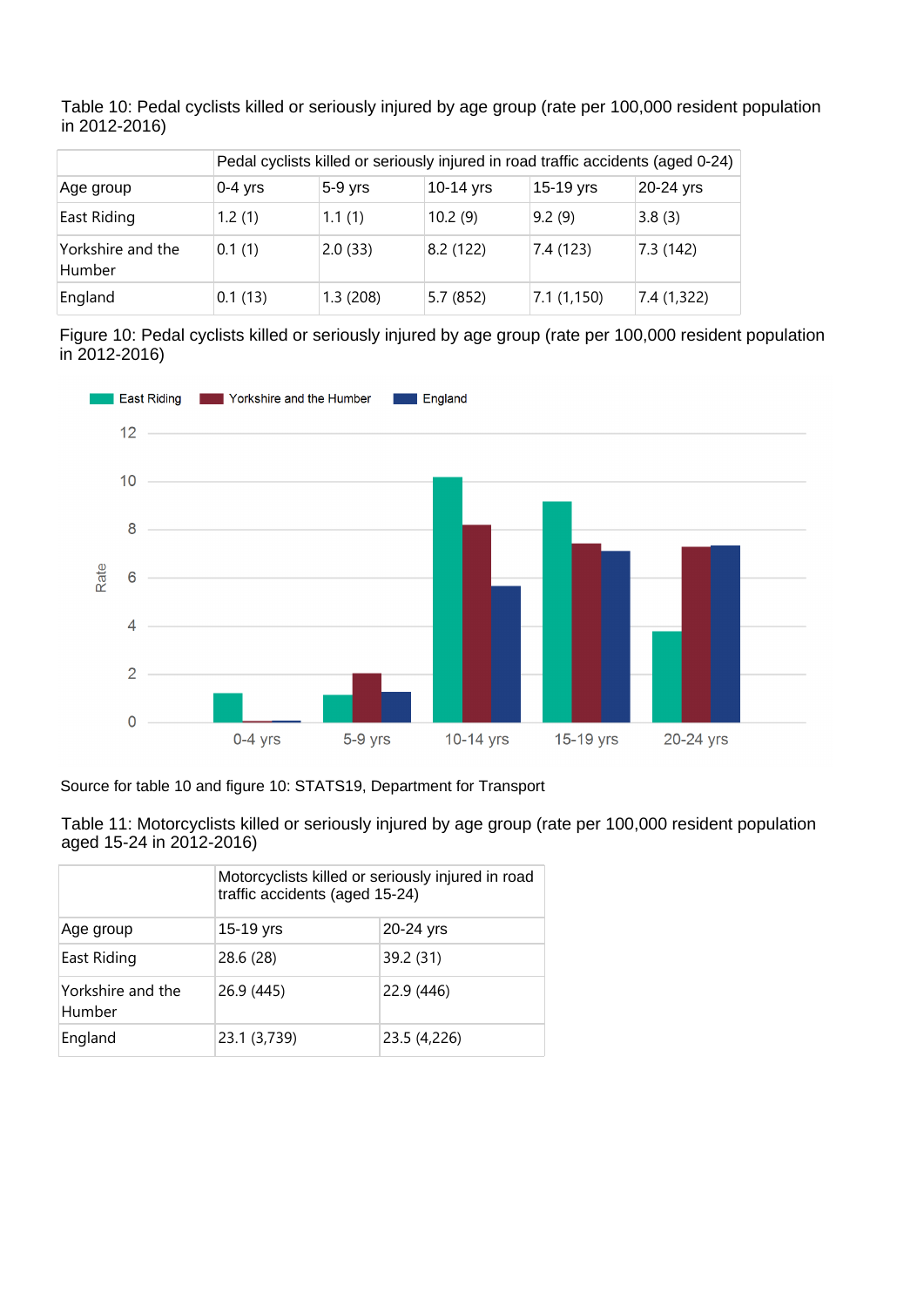Figure 11: Motorcyclists killed or seriously injured by age group (rate per 100,000 resident population aged 15-24 in 2012-2016)



Source for table 11 and figure 11: STATS19, Department for Transport

Table 12: Car occupants killed or seriously injured by age group (rate per 100,000 resident population aged 15-24 in 2012-2016)

|                             | Car occupants killed or seriously injured in<br>road traffic accidents (aged 15-24) |              |  |
|-----------------------------|-------------------------------------------------------------------------------------|--------------|--|
| Age group                   | 15-19 yrs                                                                           | 20-24 yrs    |  |
| East Riding                 | 54.1 (53)                                                                           | 68.3 (54)    |  |
| Yorkshire and the<br>Humber | 32.1 (532)                                                                          | 34.6 (675)   |  |
| England                     | 23.8 (3,854)                                                                        | 31.3 (5,635) |  |

Figure 12: Car occupants killed or seriously injured by age group (rate per 100,000 resident population aged 15-24 in 2012-2016)



Source for table 12 and figure 12: STATS19, Department for Transport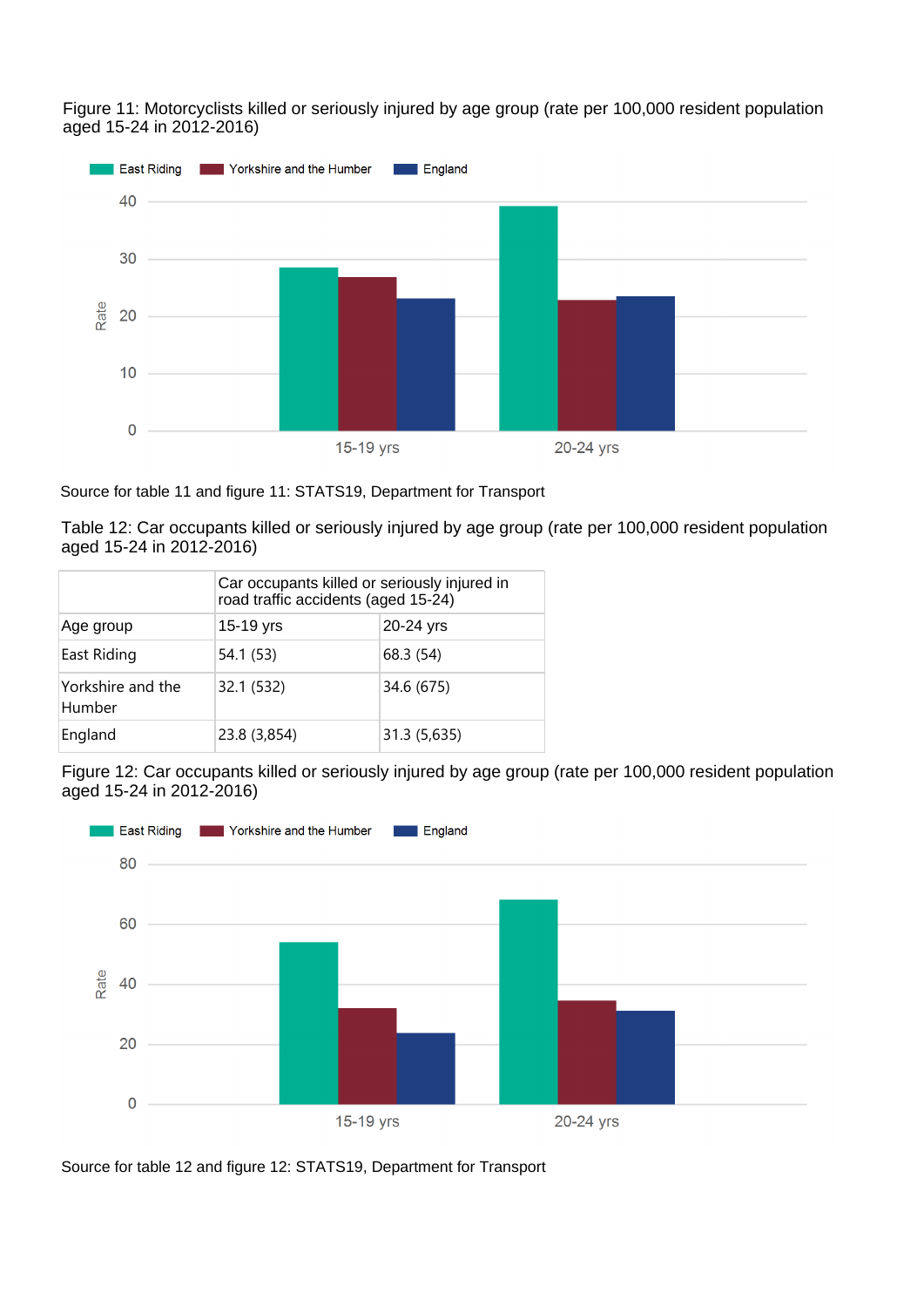# **Speed limits and their effect**

The vast majority of fatal and serious accidents to children and young people in road traffic accidents happen on 30mph roads. This is particularly true of pedestrians with over 80% nationally occurring on these roads. The introduction of 20mph zones reduces the number of accidents, and reduces the likelihood of serious or fatal injuries occurring. (6, 7, 8). A significant proportion of car occupant fatalities in young people take place in the evening and early morning, and on 60mph roads commonly found in more rural areas.

Table and Chart 13 show the proportion of children and young people killed or seriously injured on 30mph roads. This can be used as an indication that even a relatively low speed road can be extremely dangerous, particularly for pedestrians and pedal cyclists.

Table 13: Children and young people killed or seriously injured in 30mph zone by road user (percentage of all injuries in 2012-2016)

|                             | Percentage of<br>pedestrians<br>killed or<br>seriously<br>traffic<br>accidents<br>taking place<br>on a 30mph<br>road (aged 0-<br>24) | Percentage of<br>pedal cyclists<br>killed or<br>seriously<br>traffic<br>accidents<br>taking place<br>on a 30mph<br>road (aged 0-<br>24) | Percentage of<br>motorcyclists<br>killed or<br>seriously<br>injured in road injured in road injured in road injured in road<br>traffic<br>accidents<br>taking place<br>on a 30mph<br>road (aged 0-<br>24) | Percentage of<br>car occupants<br>killed or<br>seriously<br>traffic<br>accidents<br>taking place<br>on a 30mph<br>road (aged 0-<br>24) |
|-----------------------------|--------------------------------------------------------------------------------------------------------------------------------------|-----------------------------------------------------------------------------------------------------------------------------------------|-----------------------------------------------------------------------------------------------------------------------------------------------------------------------------------------------------------|----------------------------------------------------------------------------------------------------------------------------------------|
| East Riding                 | 80.0 (32)                                                                                                                            | 56.5(13)                                                                                                                                | 50.0 (30)                                                                                                                                                                                                 | 14.2 (17)                                                                                                                              |
| Yorkshire and the<br>Humber | 84.8 (1,063)                                                                                                                         | 81.5 (343)                                                                                                                              | 68.9 (627)                                                                                                                                                                                                | 39.1 (529)                                                                                                                             |
| England                     | 83.6 (7,904)                                                                                                                         | 79.4 (2,814)                                                                                                                            | 64.1 (5,159)                                                                                                                                                                                              | 33.1 (3,531)                                                                                                                           |

Figure 13: Children and young people killed or seriously injured in 30mph zone by road user (percentage of all injuries in 2012-2016)



Source for table 13 and figure 13: STATS19, Department for Transport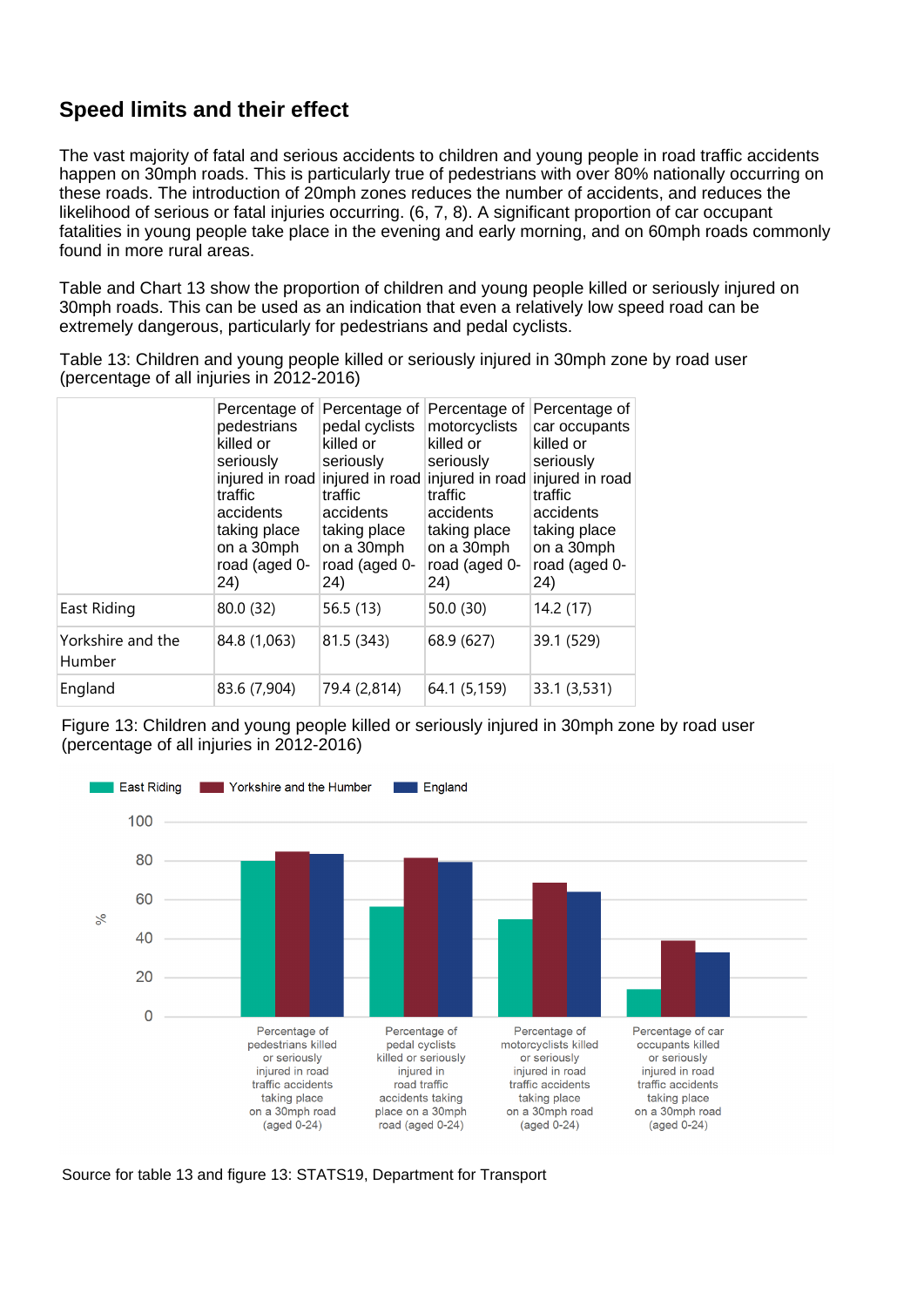# **Next steps**

The data and information in this report should have given you an indication of the patterns of injury in your local area, as well as background information about injuries and your population. Combined with local knowledge and data, we hope this helps you to set priorities for interventions in your area which reduce the number of children, young people and families affected by injury. The list below sets out some other resources and sources of information you may want to look at to help you to do this and to move on to the next stage of planning for services which meet the needs of your population.

- The National Child and Maternal Health Intelligence Network is hosted and facilitated by PHE and provides wide-ranging, authoritative data, evidence and practice in relation to child and maternal health which you can use to improve the quality of care and outcomes for communities, patients and their families. Find out [more about our work, including our data and](https://www.gov.uk/guidance/child-and-maternal-health-data-and-intelligence-a-guide-for-health-professionals)  [tools.](https://www.gov.uk/guidance/child-and-maternal-health-data-and-intelligence-a-guide-for-health-professionals)
- Find out more about the general population in your area, including child poverty, by looking at the child and maternal health section on PHE's [Fingertips tool.](https://fingertips.phe.org.uk/)
- Subscribe to PHE ebulletins to keep you up to date with the latest resources and research relating to child and maternal health. Register your email address then change your preferences and select 'Child and maternal health current awareness ebulletin'. The ebulletin is sent out every two weeks.
- You may have access to local data and intelligence, for example from police and planning services, which could be compared with other sources.
- You should consider the views of local children and families when commissioning services. Your [local Healthwatch](https://www.healthwatch.co.uk/find-local-healthwatch) will have more information on ensuring the voice of service users is included in the commissioning and delivery of health and care services.
- You may wish to review the wider literature on this topic to inform your plans. The following list offers some suggestions of resources which you might find useful:

### **Public Health England**

Public Health Outcomes Framework data tool Available from: [www.phoutcomes.info](http://www.phoutcomes.info/) Healthy people, healthy places briefing: Obesity and the environment: increasing physical activity and active travel

Available from: www.gov.uk/government/publications/obesity-and-the-environment-briefing-increasingphysical-activity-and-active-travel

### **Child Accident Prevention Trust (CAPT)**

Making the Link Available from: [www.makingthelink.net](http://www.makingthelink.net/)

### **Department for Transport (DfT)**

Setting local speed limits (2013) Available from: [www.gov.uk/government/publications/setting-local-speed-limits](http://www.gov.uk/government/publications/setting-local-speed-limits) Road Safety Observatory Available from: [www.roadsafetyobservatory.com](http://www.roadsafetyobservatory.com/) Reported Road Casualties GB (2016) Available from: [www.gov.uk/government/statistics/reported-road-casualties-great-britain-annual](https://www.gov.uk/government/statistics/reported-road-casualties-great-britain-annual-report-2016)[report-2016](https://www.gov.uk/government/statistics/reported-road-casualties-great-britain-annual-report-2016) Strategic framework for road safety (2011) Available from: www.gov.uk/government/publications/strategic-framework-for-road-safety

### **National Institute for Health and Care Excellence (NICE)**

PH29: Strategies to prevent unintentional injuries among under-15s (2010) Available from: <http://guidance.nice.org.uk/ph29> PH31: Preventing unintentional road injuries among under-15s: road design (2010) Available from: <http://guidance.nice.org.uk/ph31> PH41: Walking and cycling: local measures to promote walking and cycling as forms of travel or recreation (2012)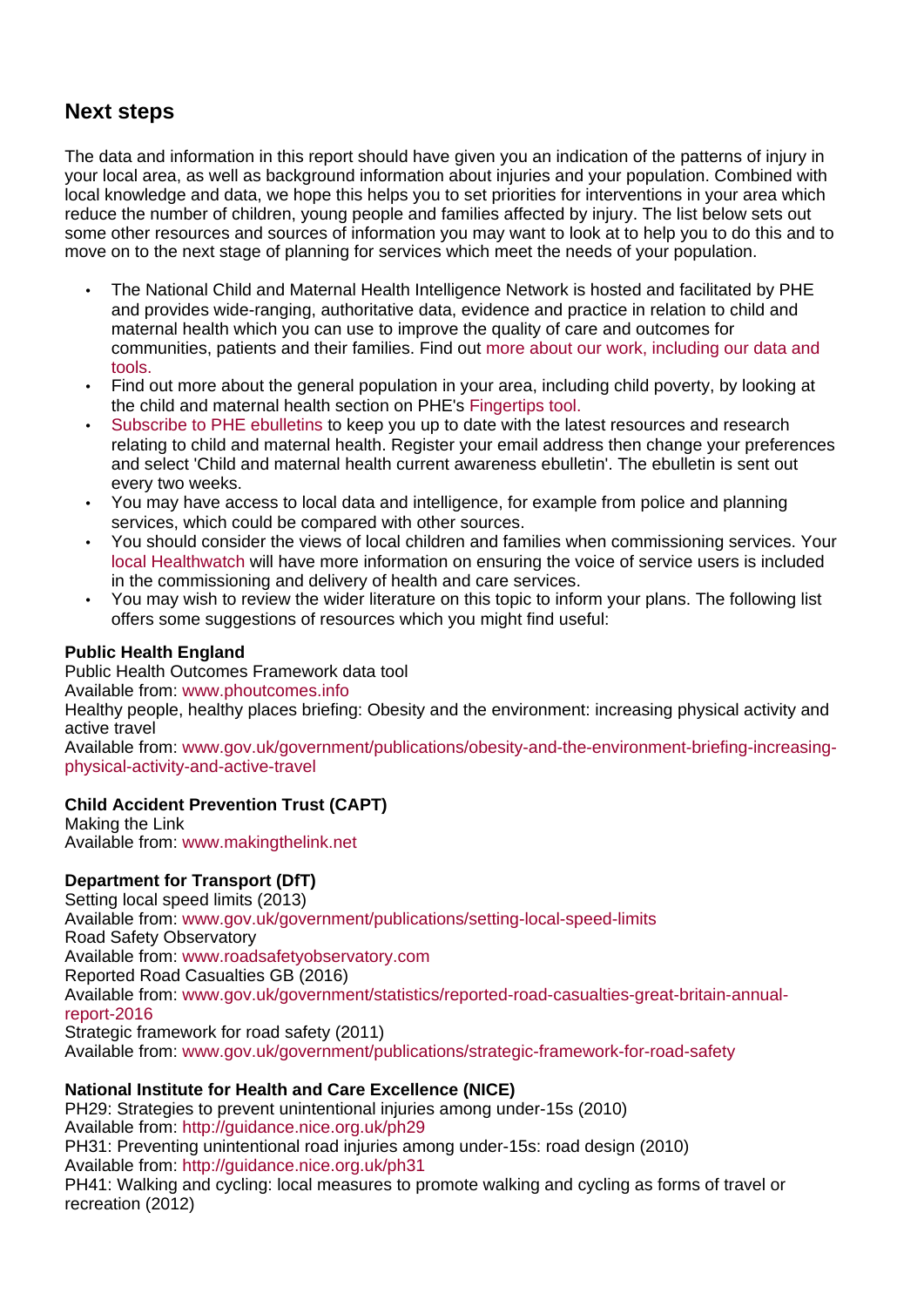### Available from: <http://guidance.nice.org.uk/ph41>

### **Royal Society for the Prevention of Accidents (RoSPA)**

Road Safety and Public Health (2014) Available from: [www.rospa.com/rospaweb/docs/advice-services/road-safety/practitioners/rospa-road](https://www.rospa.com/rospaweb/docs/advice-services/road-safety/practitioners/rospa-road-safety-and-public-health.pdf)[safety-and-public-health.pdf](https://www.rospa.com/rospaweb/docs/advice-services/road-safety/practitioners/rospa-road-safety-and-public-health.pdf) Delivering accident prevention at local level in the new public health system (2013) Available from: [www.rospa.com/public-health/delivering-accident-prevention/](https://www.rospa.com/public-health/delivering-accident-prevention/)

### **Sustrans**

Campaign for Safer Streets: Sustrans policy briefing (2014) Available from:

www.sustrans.org.uk/sites/default/files/file\_content\_type/campaign\_for\_safer\_streets\_policy\_briefing [0.pdf](http://www.sustrans.org.uk/sites/default/files/file_content_type/campaign_for_safer_streets_policy_briefing_0.pdf)

### **World Health Organization (WHO)**

Injuries and inequities: guidance for addressing inequities in unintentional injuries (2014) Available from: [www.euro.who.int/en/publications/abstracts/injuries-and-inequities.-guidance-for](http://www.euro.who.int/en/publications/abstracts/injuries-and-inequities.-guidance-for-addressing-inequities-in-unintentional-injuries)[addressing-inequities-in-unintentional-injuries](http://www.euro.who.int/en/publications/abstracts/injuries-and-inequities.-guidance-for-addressing-inequities-in-unintentional-injuries)

Pedestrian safety: a road safety manual for decision-makers and practitioners (2013) Available from: [www.who.int/entity/roadsafety/projects/manuals/pedestrian/en/](http://www.who.int/entity/roadsafety/projects/manuals/pedestrian/en/) Preventing road traffic injury: a public health perspective for Europe (2004) Available from: [www.euro.who.int/\\_\\_data/assets/pdf\\_file/0003/87564/E82659.pdf](http://www.euro.who.int/__data/assets/pdf_file/0003/87564/E82659.pdf) Speed management: a road safety manual for decision-makers and practitioners (2008) Available from: [www.who.int/entity/roadsafety/projects/manuals/speed\\_manual/en/](http://www.who.int/roadsafety/projects/manuals/speed_manual/en/) World report on traffic injury prevention (2004) Available from: [www.who.int/violence\\_injury\\_prevention/publications/road\\_traffic/world\\_report/en/](http://www.who.int/violence_injury_prevention/publications/road_traffic/world_report/en/)

Contact your local PHE knowledge and intelligence service for further advice and support:

| North East               | LKISNorthEast@phe.gov.uk          |
|--------------------------|-----------------------------------|
| North West               | LKISNorthWest@phe.gov.uk          |
| Yorkshire and the Humber | LKISYorkshireandHumber@phe.gov.uk |
| East Midlands            | LKISEastMidlands@phe.gov.uk       |
| East of England          | LKISEast@phe.gov.uk               |
| <b>West Midlands</b>     | LKISWestMidlands@phe.gov.uk       |
| London                   | LKISLondon@phe.gov.uk             |
| South East               | LKISSouthEast@phe.gov.uk          |
| South West               | LKISSouthWest@phe.gov.uk          |